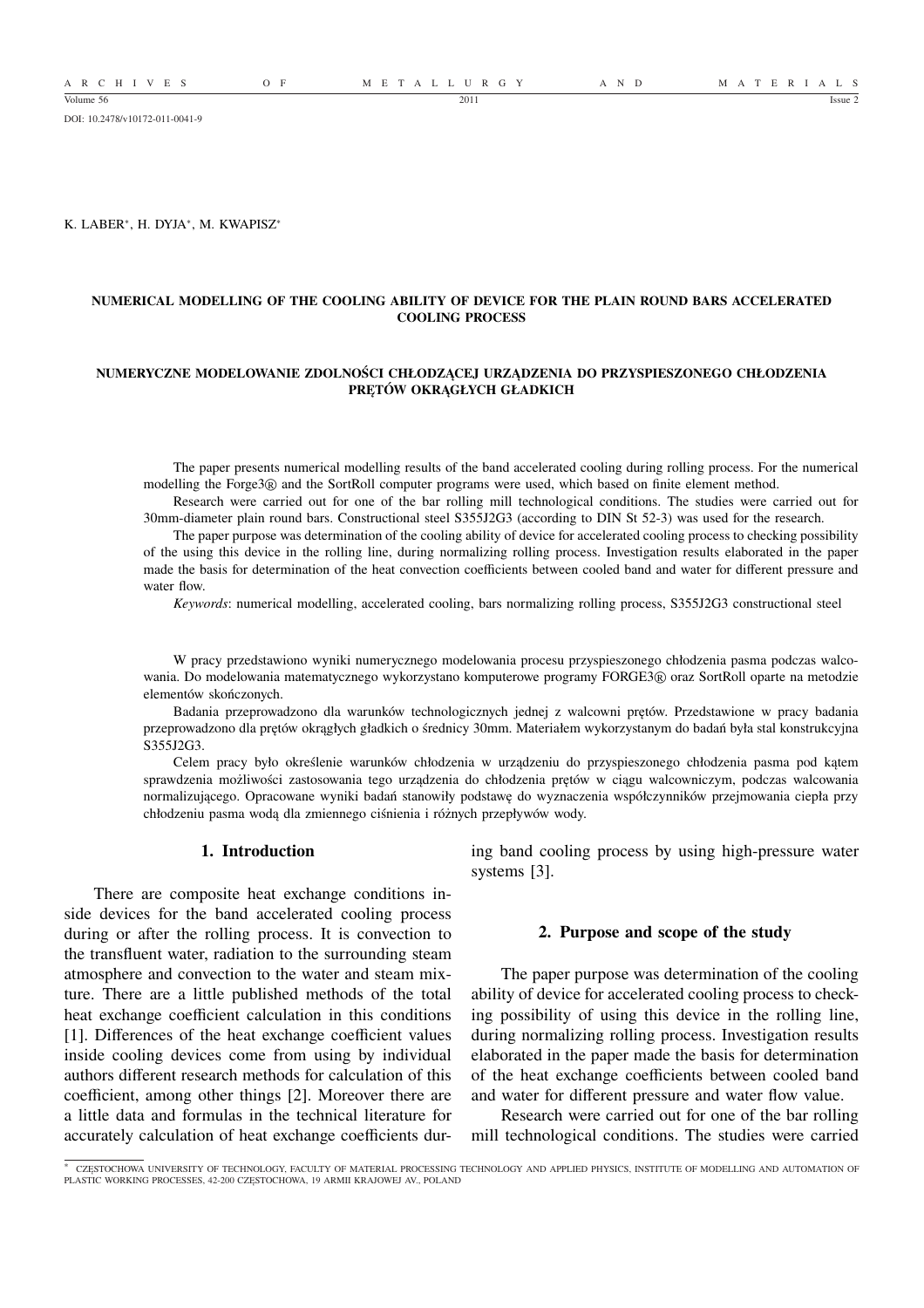out for 30mm-diameter plain round bars. Constructional steel S355J2G3 (according to DIN St 52-3) [4] was used for the research.

As a results of carried out computer simulations the temperature distribution in the material for analyzed variants were obtain.

In the next stage of this paper numerical modeling of the normalizing rolling process with accelerated cooling of band in the final stage of the rolling process were carried out. In this investigation heat exchange coefficients between band and cooling medium (water), which were determinated with allowance of cooling possibilities of investigated device for band accelerated cooling were used.

## **3. Analysis of the investigation results**

Currently, the process of rolling 30 mm-diameter round bars is carried out in 14 successive passes. After the band had been rolled in 14 rolling stands, it was air cooled up to the point of entering the accelerated cooling device.

The rolling process parameters used in numerical modelling of rolling 30 mm-diameter plain round bars are given in Table 1. The data in this table were calculated based on relationships described in reference [5]. The temperature of the rolls was assumed based on industrial test results [6].

Table 2 shows data concerning water flow and pressure for respective cooling variants, as obtained from the Rolling Mill Department. This table provides also the values of the heat convection coefficient between the material being cooled and the water, as selected based on the obtained industrial test results using the inverse method, which are described in detail in work [7].

Figures 1÷2 represent band temperature distributions, as computed numerically using the FORGE3 <sup>R</sup> software [8] immediately before and after the cooling device, respectively, for the variants under analysis.

TABLE 1

Input data for the computer simulations of the 30 mm-diameter plain round bars rolling process

| Air temperature,<br>$\lceil{^\circ}\text{C}\rceil$ | Rolls temperature,<br>$\rm ^{\circ}Cl$ | Friction factor,<br>[— | Friction coefficient.<br>- 1 | Coefficient of heat<br>transfer between<br>band and air,<br>$\left[\text{W/m}^2\text{K}\right]$ | Coefficient of heat<br>transfer between<br>band and rolls,<br>$[ W/m^2K ]$ |
|----------------------------------------------------|----------------------------------------|------------------------|------------------------------|-------------------------------------------------------------------------------------------------|----------------------------------------------------------------------------|
| 20                                                 | 60                                     | $_{0.8}$               | 0,3                          | 100                                                                                             | 3000                                                                       |

#### TABLE 2

Band linear speed  $[m/s]$ Accelerated cooling time of band [s] Water flow  $[m<sup>3</sup>/h]$ Water pressure [bar] Heat convection coefficient between material and cooling medium (water)  $[**W**/**m**<sup>2</sup>**K**]$ Variant 1 | 3,19 | 0,43 | 110 | 12 | 18000 Variant 2 | 3,19 | 0,43 | 75 | 6 | 9000 Variant 3 | 6,50 | 0,21 | 75 | 6 | 18000 Variant 4 | 6.50 | 0,21 | 110 | 12 | 9000

Main parameters of the cooling process used during research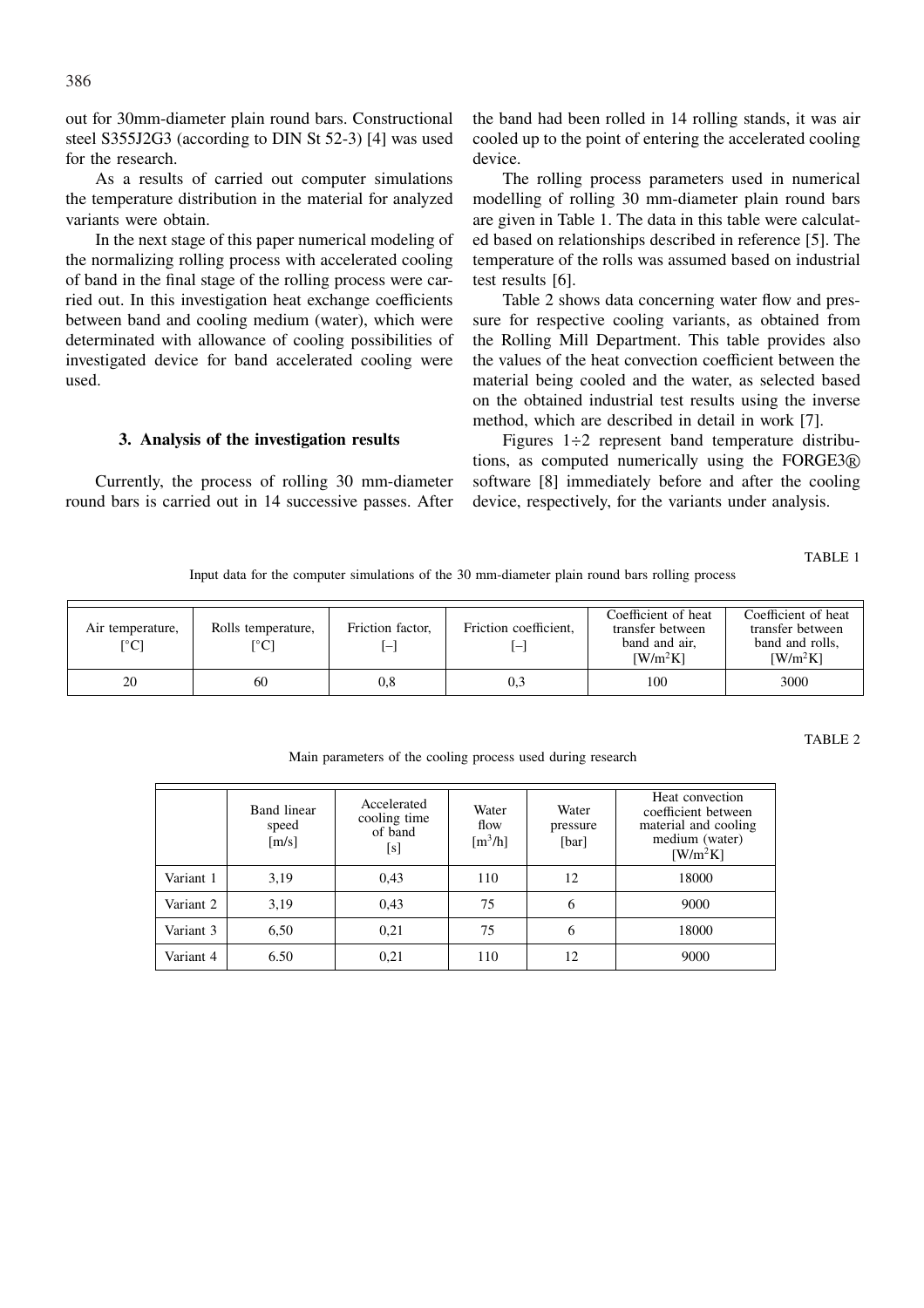

Fig. 1. Band temperature distribution [◦C] computed for the variants 1 and 2: a) before cooling device (variant 1 and 2), b) after cooling device (variant 1), c) after cooling device (variant 2)



Fig. 2. Band temperature distribution [◦C] computed for the variants 3 and 4: a) before cooling device (variant 3 and 4), b) after cooling device (variant 3), c) after cooling device (variant 4)

By analyzing the data in Figure 1a it was found that the average band temperature immediately before the cooling device for Variant 1, as computed numerically, was 950◦C, while the band surface temperature was approx. 927◦C. The band temperature difference on the cross-section was in this case about 23◦C.

After analysis of the data in Figure 1b it was found that the average band temperature immediately after the cooling device for Variant 1, as computed numerically, was in this case about 795<sup>°</sup>C, while the band surface temperature was approx. 615◦C. The band temperature difference on the cross-section was about 355◦C.

Upon the analysis of the test results for Variant 2 (Fig. 1c) it was found that the average temperature of the band immediately after the cooling device, as computed numerically, was approx. 850◦C, while the band surface temperature was about 720◦C. Whereas, the band temperature difference on the cross-section was about  $250^{\circ}$ C.

By comparing the temperature test results for Variants 1 and 2 it is found that better results were obtained using Variant 2. The temperature difference on the band cross-section, as obtained using Variant 2, is smaller compared to Variant 1, which will result in faster equalization of the band cross-section temperature at the subsequent stages of the rolling process. However, reducing the rolling speed from 6.5 m/s, as presently used, down to a speed of 3.19 m/s would lower the output of the Rolling Mill.

By analysing the test results for Variant 3 (Fig. 2a) it was found that the average temperature of the band immediately before the cooling device, as computed numerically, was approx. 1002◦C, while the band surface temperature was about 980◦C. The band temperature difference on the cross-section was in this case about 22◦C.

From the analysis of the data in Figure 2b it was found that the average temperature of the band immediately after the cooling device for Variant 3, as computed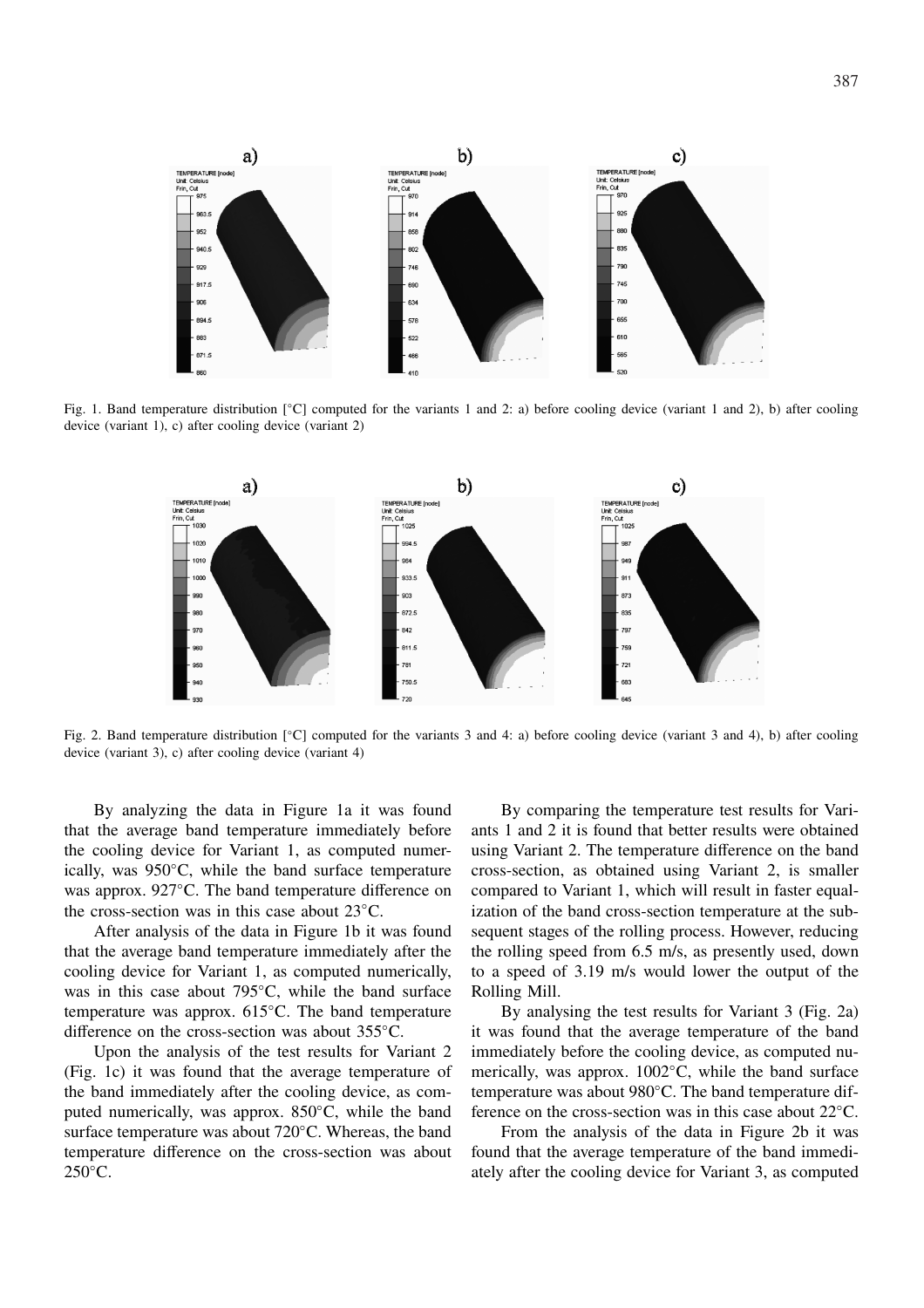numerically, was in this case about 940◦C, while the band surface temperature was approx. 855◦C. The band temperature difference on the cross-section was in this case about 170◦C.

Upon the analysis of the test results for Variant 4 (Fig. 2c) it was found that the average temperature of the band immediately after the cooling device, as computed numerically, was approx. 904◦C, while the band surface temperature was about 785◦C. Whereas, the band temperature difference on the cross-section was about 238◦C.

By comparing, in turn, the temperature test results obtained for Variants 3 and 4 it is found that better results were obtained using Variant 3. The temperature difference on the band cross-section, as obtained using Variant 3, is smaller compared to Variant 4, which will result in faster equalization of the band cross-section temperature at the subsequent stages of the rolling process.

When analyzing the test results represented in Figures 1b, 1c and 2b, 2c it can be observed that primarily the thin surface layers of the band undergo rapid cooling as a result of accelerated cooling applied.

By comparing the temperature distribution results obtained from numerical modelling with the temperature values measured under industrial conditions using a thermovision camera, which are described in detail in work [7], it is found that the band temperature values obtained from numerical modelling correspond with high accuracy to the values measured in industrial conditions. The error between the band surface temperature values computed numerically and measured in industrial conditions ranged from 1.5% to 3.7%.

The temperature distribution results for all analyzed

variants before and after the cooling device are summarized in Table 3.

This table provides also the temperature values measured in industrial conditions along with the error between the temperature values computed numerically and measured.

By comparing all the test results it is found that the best cooling variant is Variant 3. The temperature difference on the band cross-section, as obtained using Variant 3, is the lowest of all the variants examined, and what is more, this variant does not require the rolling speed to be reduced, owing to which the Rolling Mill's output will not decrease.

Within the next part of the work numerical modelling of the process of normalizing rolling of 26 mm-diameter round bars was carried out, while using accelerated cooling according to Variant 3.

To assure the average band temperature after the normalizing rolling process for the steel under examination to be obtained at a level of 900˚C [9], two sections of accelerated cooling were employed. Modifications to the technology of rolling 26 mm-diameter round plain bars in 14 successive passes were proposed, which consisted in the transferring of rolling from rolling stands no. 13 and 14 to rolling stands no. 17 and 18. The implemented modifications included also the use of accelerated cooling after rolling stand no. 12. For numerical studies, the SortRoll program [10] was employed.

The values of heat transfer coefficients and other data required for performing computer simulation of the rolling process under analysis, either calculated or taken from literature  $[2, 11 \div 14]$ , are given in Table 4.

#### TABLE 3

|                          |               |                        | Computed band temperature, $[^{\circ}C]$ | Lateral surface                                   |                                           |                                                      |                                                                                    |                         |
|--------------------------|---------------|------------------------|------------------------------------------|---------------------------------------------------|-------------------------------------------|------------------------------------------------------|------------------------------------------------------------------------------------|-------------------------|
| Wariant<br>number        |               | Average<br>temperature | Lateral<br>surface<br>temperature        | Temperature<br>difference on<br>the cross-section | Decrease of<br>the average<br>temperature | Decrease of<br>the lateral<br>surface<br>temperature | temperature measured<br>in the industrial<br>conditions, $\lceil \degree C \rceil$ | Error<br>$\delta$ , [%] |
| V <sub>1</sub>           | Before        | 950                    | 927                                      | 23                                                | 155                                       | 312                                                  |                                                                                    |                         |
|                          | After         | 795                    | 615                                      | 355                                               |                                           |                                                      | 602                                                                                | 2,2                     |
| Before<br>V <sub>2</sub> | 950           | 927                    | 23                                       | 100                                               | 207                                       |                                                      |                                                                                    |                         |
|                          | After         | 850                    | 720                                      | 250                                               |                                           |                                                      | 701                                                                                | 2,7                     |
| V <sub>3</sub>           | Before        | 1002                   | 980                                      | 22                                                | 62                                        | 125                                                  |                                                                                    |                         |
|                          | After         | 940                    | 855                                      | 170                                               |                                           |                                                      | 844                                                                                | 1,3                     |
| V <sub>4</sub>           | <b>Before</b> | 1002                   | 980                                      | 22                                                | 98                                        | 195                                                  |                                                                                    |                         |
|                          | After         | 904                    | 785                                      | 238                                               |                                           |                                                      | 757                                                                                | 3,7                     |

Temperature distribution results during accelerated cooling process of the 30 mm-diameter plain round bars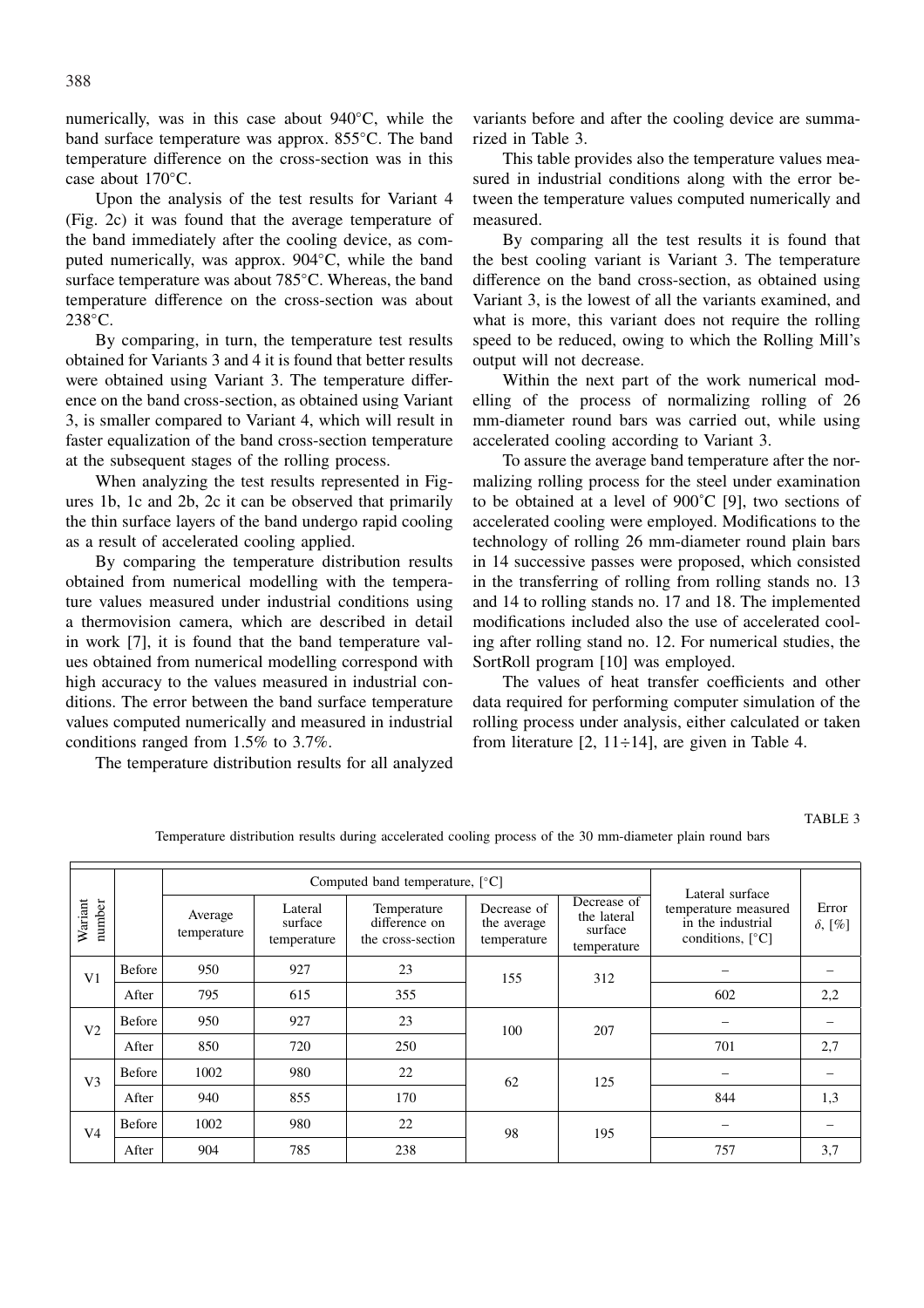| Ambient<br>temperature<br>$\lceil$ °C] | <b>Rolls</b><br>temperature<br>$\lceil{^\circ}\mathsf{C}\rceil$ | Water<br>temperature<br>$\lceil{^{\circ}C}\rceil$ | Friction<br>factor<br>$\Box$ | Heat transfer<br>coefficient<br>between band<br>and air<br>$[ W/m^2 \cdot K ]$ | Heat transfer<br>coefficient<br>between band<br>and rolls<br>$[ W/m^2 \cdot K ]$ | Heat convection<br>coefficient<br>between band<br>and water<br>$[$ W/m <sup>2</sup> ·K] |
|----------------------------------------|-----------------------------------------------------------------|---------------------------------------------------|------------------------------|--------------------------------------------------------------------------------|----------------------------------------------------------------------------------|-----------------------------------------------------------------------------------------|
| 20                                     | 60                                                              | 25                                                | 0.8                          | $107 \div 138$                                                                 | $3000 \div 9815$                                                                 | 9000<br>(in the first section)<br>of the cooling device)                                |
|                                        |                                                                 |                                                   |                              |                                                                                |                                                                                  | 9000<br>(in the second section)<br>of the cooling device)                               |

Input data for the computer simulations of the 26 mm-diameter plain round bars rolling process

The main rolling process parameters, as obtained from the Rolling Mill Department, are given in Table 5. This table provides also average strip temperatures before and after each pass, as obtained from numerical modelling, which included accelerated cooling after rolling stand no. 12. The initial temperature value was assumed based on measurements taken during the actual rolling process using a thermovision camera.

The temperature distribution and the average band temperatures obtained from the performed computer simulations which allowed for accelerated cooling after rolling stand no. 12 are shown in Figs.  $3\div 8$ . These figures represent results for band temperature distribution on the cross-section and over the length of the band.

# TABLE 5

| Stand                                                      | Groove              | Band output speed, | Band average temperature, [°C] |            |  |  |
|------------------------------------------------------------|---------------------|--------------------|--------------------------------|------------|--|--|
| no.                                                        | type                | [m/s]              | before pass                    | after pass |  |  |
| 1H                                                         | Box                 | 0,21               | 1120                           | 1110       |  |  |
| 2V                                                         | Box                 | 0,27               | 1103                           | 1094       |  |  |
| 3 H                                                        | Box-oval            | 0,37               | 1088                           | 1081       |  |  |
| 4V                                                         | Round               | 0,49               | 1075                           | 1070       |  |  |
| 5 H                                                        | Oval                | 0,72               | 1064                           | 1059       |  |  |
| 6V                                                         | Round               | 0,98               | 1054                           | 1052       |  |  |
| 7H                                                         | Oval                | 1,35               | 1041                           | 1040       |  |  |
| $8\mathrm{V}$                                              | Round               | 1,86               | 1037                           | 1038       |  |  |
| 9 H                                                        | Oval                | 2,48               | 1037                           | 1038       |  |  |
| 10V                                                        | Round               | 3,33               | 1036                           | 1040       |  |  |
| $11\ \mathrm{H}$                                           | Oval                | 4,39               | 1037                           | 1038       |  |  |
| 12V                                                        | Round               | 4,96               | 1035                           | 1037       |  |  |
| 13 H                                                       | Accelerated cooling |                    |                                |            |  |  |
| 14V                                                        |                     |                    |                                |            |  |  |
| 15 H                                                       |                     |                    |                                |            |  |  |
| 16V                                                        |                     |                    |                                |            |  |  |
| $17\ \mathrm{H}$                                           | Oval                | 6,34               | 898                            | 898        |  |  |
| 18V                                                        | Round               | 7,56               | 896                            | 896        |  |  |
| $H$ – horizontal rolling stand, V – vertical rolling stand |                     |                    |                                |            |  |  |

Main parameters of the 26 mm-diameter plain round bars normalizing rolling process

## TABLE 4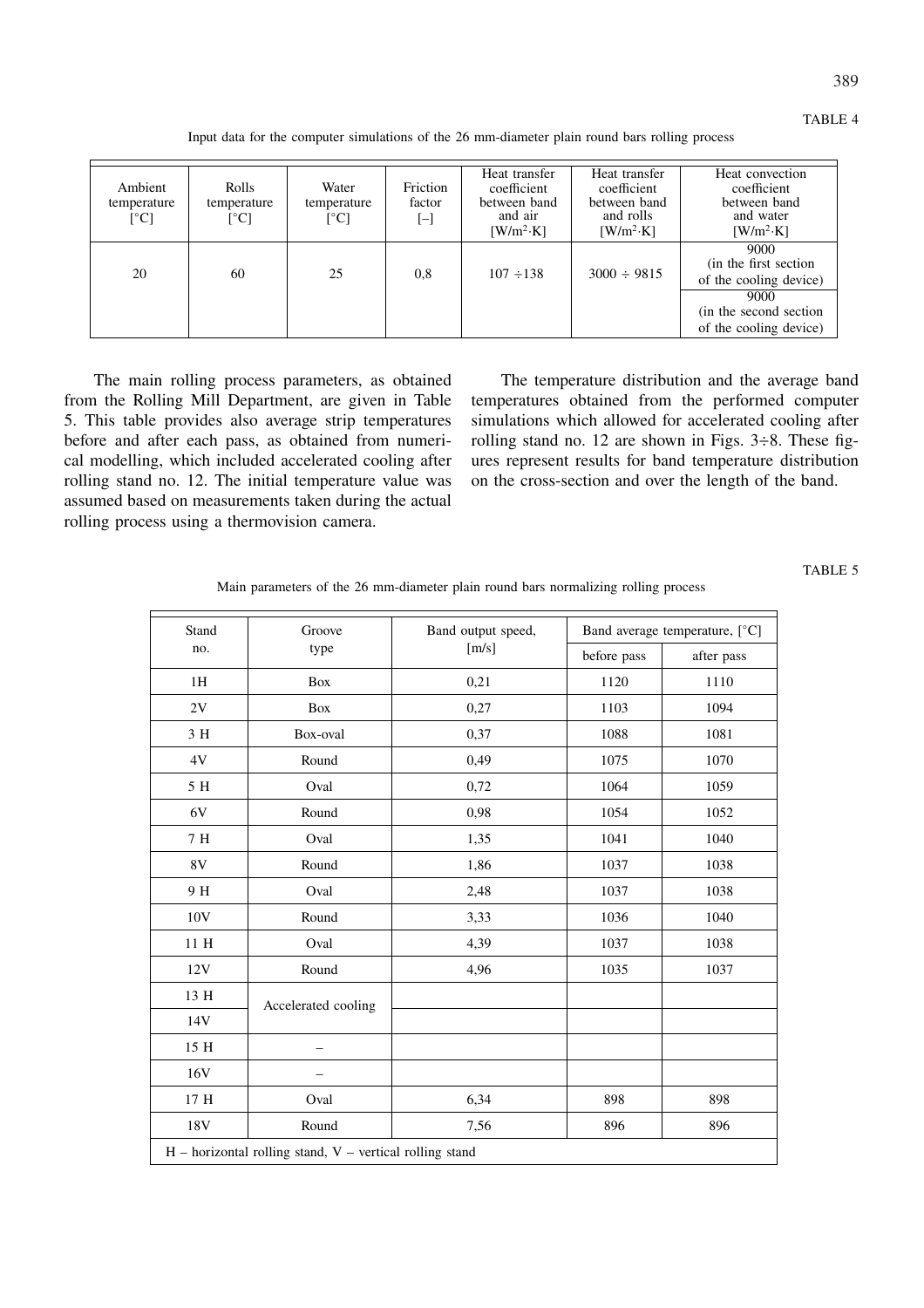

Fig. 3. Band temperature distribution [◦C] after rolling stand no. 12: a) – over the length of the band, b) – on the band cross-section



Fig. 4. Band temperature distribution [◦C] before the first section of the cooling device installed in the rolling stand no. 13 place:  $a$ ) – over the length of the band, b) – on the band cross-section



Fig. 5. Band temperature distribution [◦C] after the first section of the cooling device installed in the rolling stand no. 13 place:  $a)$  – over the length of the band, b) – on the band cross-section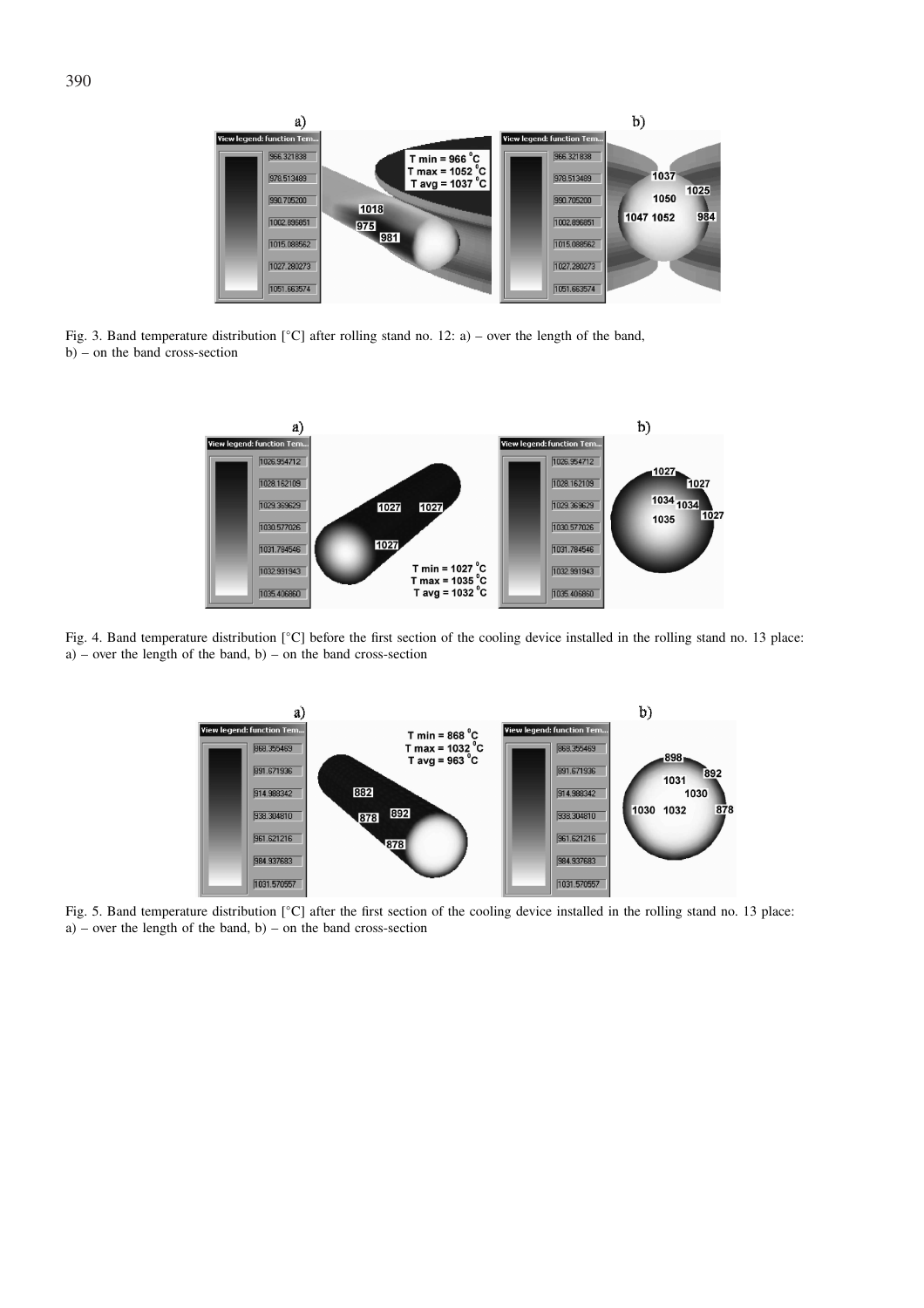

Fig. 6. Band temperature distribution [◦C] after the second section of the cooling device installed in the rolling stand no. 14 place:  $a$ ) – over the length of the band, b) – on the band cross-section



Fig. 7. Band temperature distribution  $\lceil \frac{°C \rceil}{\text{in}} \rceil$  in the rolling stand no. 17: a) – before pass, b) – after pass



Fig. 8. Band temperature distribution  $\lceil \circ C \rceil$  in the rolling stand no.18: a) – before pass, b) – after pass

From the obtained results it has been found that the average temperature of the strip after rolling according to the new rolling scheme was approx. 900◦C. So, it can be stated that the proposed method of cooling enables the required strip temperature level after rolling to be obtained.

## **4. Conclusions**

From the conducted studies on the cooling capability of the plain round bar accelerated cooling device and upon the analysis of the obtained results, the following conclusions have been drawn:

- the band temperature distribution results obtained from numerical modelling for respective cooling variants correspond with high accuracy to the temperature values measured in industrial conditions;
- the initial and boundary conditions taken for numerical modelling were determined correctly;
- from the obtained test results it has been established that the best conditions for the accelerated cooling of band are provided by using Variant 3 of cooling;
- in the Bar Rolling Mill under study, it is possible to reduce the average band temperature down to a value of approx. 900◦C, which is required for normalizing rolling;